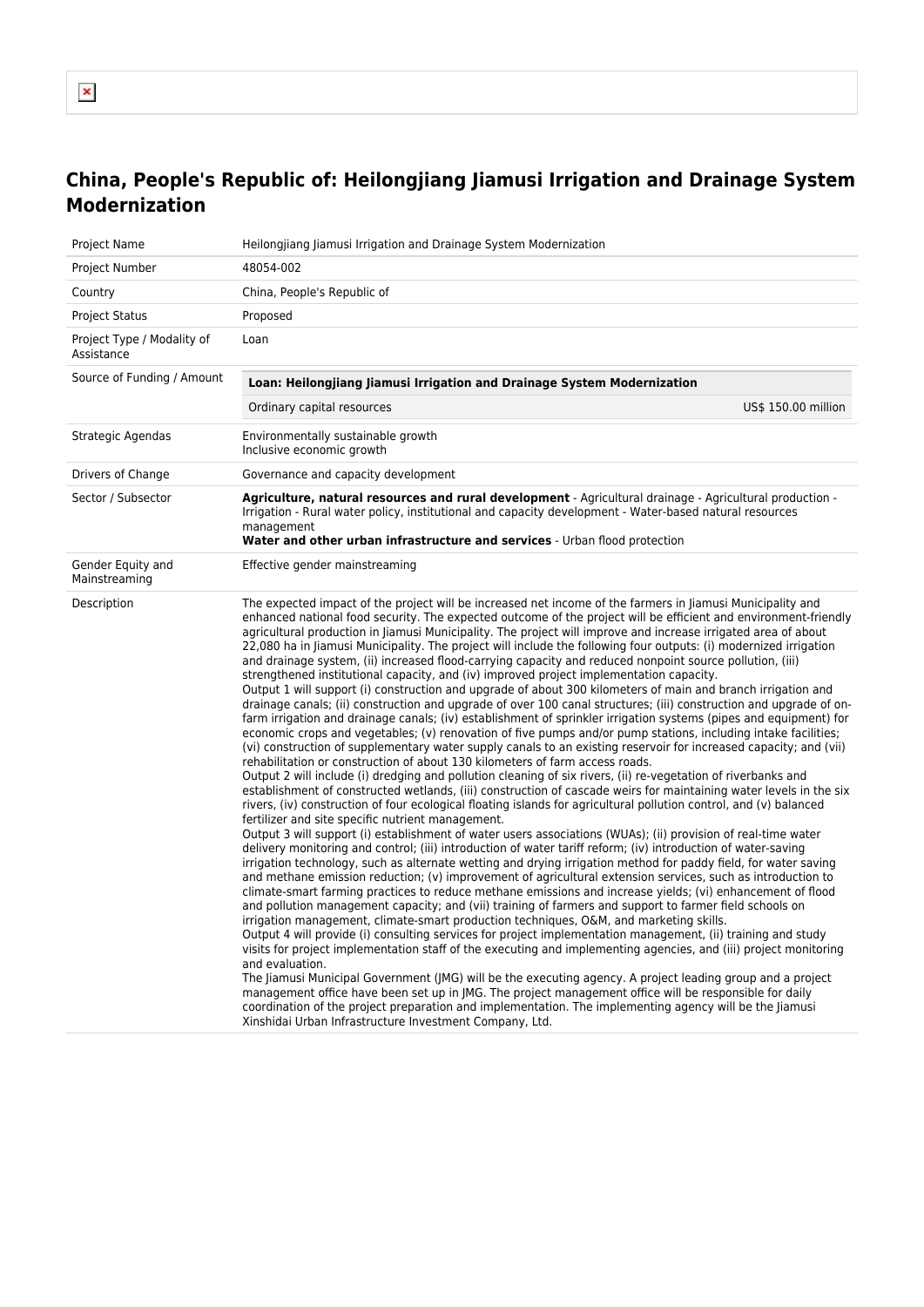Project Rationale and Linkage to Country/Regional **Strategy** 

During the country programming mission held in Manila in October 2013, the government of the People''s Republic of China (PRC) requested the Asian Development Bank (ADB) to assist the governments of Heilongjiang Province and Jiamusi Municipality in preparing the Heilongjiang Jiamusi Irrigation and Drainage System Modernization Project. The project is included in ADB''s lending program for 2016 standby under the country operations business plan, 2014 -2016 for the PRC.

The proposed project will help modernize the irrigation and drainage system for sustainable agricultureal production and improve the ecological environment of the Jiamusi municipality. The ADB mission discussed the opportunity and necessity for incorporating innovations or best-practices in this project, including (i) organizational arrangements for sustainable water resource and infrastructure use management and maintenance; (ii) climate-smart agriculture practices that make the systems adaptive and resilient to climate changes, and that mitigate greenhouse gas emissions from production systems; (iii) participation and inclusion of farmers in decision making and planning, and use of existing platforms such as cooperatives and associations for promoting, organizing, and delivering technology to farmers; (iv) use of ecological measures for embankment; and (v) introduction to the latest techniques for constructed wetlands.

The national government has been shifting the emphasis from a growth-oriented focus toward a broader and more inclusive rural and sustainable development. The project is in line with the Third Plenum Decision of the Eighteenth Chinese Communist Party Congress which aims to promote integrated urban and rural development and to accelerate agriculture modernization and building of new forms of agricultural operations systems that jointly develops household, collective, cooperative, and enterprise operations. The project aligned with ADB''s Strategy 2020 to continue to invest in rural infrastructure, covering irrigation and water management. Agriculture continues to play a critical role in the People's Republic of China (PRC) for ensuring food security, increasing rural livelihoods, and meeting the growing demands for vegetables, livestock products, and staple grains. The proposed project will help modernize the irrigation and drainage system for sustainable and efficient agriculture production in the Jiamusi Municipality, Heilongjiang Province of the PRC.

Jiamusi Municipality is located in northeastern Heilongjiang Province, along the lower reaches of the Songhua River. It lies in the center of the Sanjiang Plain, an alluvial flood plain of 108,900 square kilometers where the Heilong, Songhua, and Wusuli rivers meet. The Sanjiang Plain is a key grain production area in the PRC and plays a vital role to ensure national food security. It has been designated by the government as a comprehensive reform pilot area for modern agricultural development. Development of modern irrigation and drainage system in Jiamusi is of a national and provincial priority for efficient and environment-friendly agricultural production and modernization. Jiamusi has cultivated land of about 1.13 million hectare (ha), of which 1.09 million ha is used for grain crops (rice and corn). The average per capita land is about 1 ha in Jiamusi, much higher than that of national average of above 0.1 ha. The farms are manageable in size for households and it will have a good demonstration effect for household farming in the PRC, particularly for major grain production areas.

Irrigation is essential to increasing and sustaining agricultural production in most regions of the PRC, including Jiamusi. The proposed project area is currently served by several surface irrigation schemes which were built in the 1960s and 1970s. Irrigation and drainage systems have fallen into disrepair because of a lack of funding, poor management, and a lack of farmers' active involvement, resulting in shrinkage of the irrigation coverages and unstable grain production. On-farm irrigation and drainage canals are inadequate in these irrigation districts, and the existing systems do not work efficiently because of poor operation and maintenance (O&M). Farmers are still widely using flood irrigation rather than water-saving and climate-smart rice production methods. The existing irrigation facilities cannot support a reliable supply of water for high-value crops such as vegetables to supply local markets.

There are six rivers running through the irrigation schemes and Jiamusi urban area before flowing into Songhua River. These rivers serve as drainage channels of irrigation returning water. Flood and pollution of the rivers are concerns to Jiamusi. Some river sections do not have adequate flood-carrying capacity causing damages to people's property. Some sections have been used as garbage-dumping sites due to lack of proper management. The rivers are also polluted by chemicals and fertilizers from irrigated agriculture production and untreated domestic wastewater prior to the operation of the wastewater treatment facilities in Jiamusi. The pollutants flow into Songhua River and further deteriorate its water quality, where ADB has supported the government in developing a long-term strategy on pollution and flood control, and followed by supporting implementation of the strategy through several public and private sector lending projects. Nonpoint source pollution from agriculture emerges as main source of pollution in the PRC, but its prevention has not been adequately addressed.

Institutional arrangement for irrigation management is a concern in Jiamusi; in particular, there is inadequate participation of farmers in Jiamusi. Only a few water users associations (WUAs) exist in the project area and do not work effectively in managing the irrigation systems. Experience worldwide has shown that participation of farmers or farmer groups in irrigation management is a key for the sustainability of irrigation systems. Public agricultural extension agencies in the local governments play a key role in helping farmers access new agricultural technologies and market information, but they have inadequate outreach and do not deliver advice that is responsive to farmers' needs. Some farmer cooperatives in the project area have played a positive role in agricultural production, but their capacities need to be strengthened for adapting to climate change and applying climate-smart farming practices. There is also a need to improve the local government's capacity in managing flood and pollution, and in planning and implementing the project activities.

The government prioritizes agricultural modernization as a key to ensuring national food security and stabilizing economic growth. The project is in line with the government's recent call to accelerate agricultural modernization featuring high efficiency, resource saving, and environmental friendliness. The project conforms to the midterm review of ADB's Strategy 2020 on the renewed emphasis on agriculture and rural development as an integral part of the inclusive growth strategy. The project also conforms to ADB's Water Operational Plan, 2011- 2020 to increase irrigation efficiency and to promote integrated water resources management. Lessons learned from ADB, the World Bank, and other development partners' programs relating to irrigation and drainage, water resources management, and environmental improvement include (i) sustainable O&M with user financing should be pursued, (ii) development and participation of farmer organizations and farmers are vital elements of irrigation management reform, (iii) efficient on-farm irrigation systems and agronomic measures should be pursued as an integral part of project interventions, and (iv) capacity development and training for relevant institutions and farmers is essential. The project is expected to demonstrate the following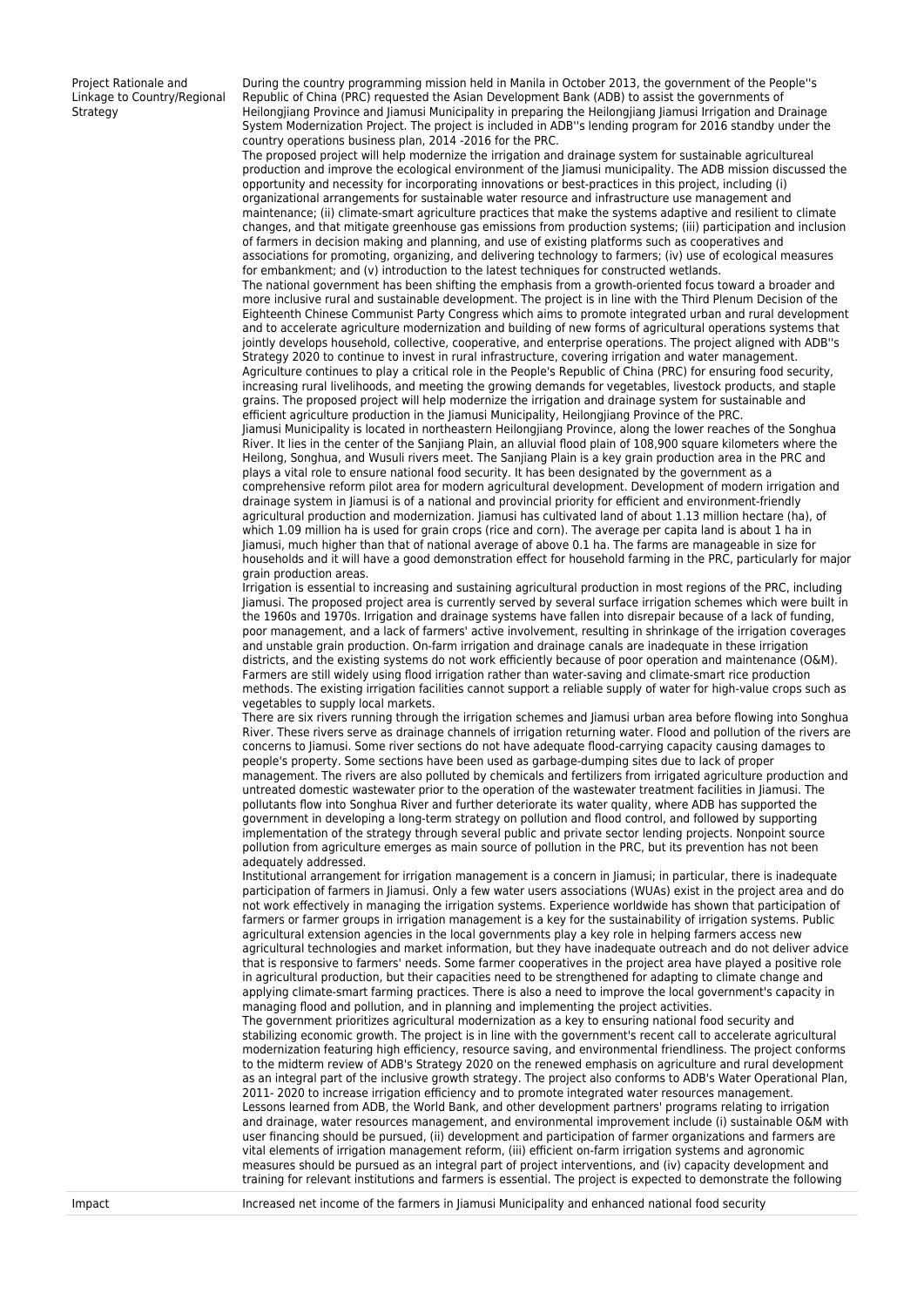| Outcome               | Efficient and environment-friendly agricultural production in Jiamusi Municipality                                                                                                                                  |
|-----------------------|---------------------------------------------------------------------------------------------------------------------------------------------------------------------------------------------------------------------|
| Outputs               | 1. Modernized irrigation and drainage system<br>2. Increased flood-carrying capacity and reduced nonpoint source pollution<br>3. Strengthened institutional capacity<br>4. Improved project implementation capacity |
| Geographical Location | liamusi                                                                                                                                                                                                             |
|                       |                                                                                                                                                                                                                     |

| <b>Safeguard Categories</b> |   |
|-----------------------------|---|
| Environment                 | в |
| Involuntary Resettlement    |   |
| Indigenous Peoples          |   |

| <b>Summary of Environmental and Social Aspects</b> |
|----------------------------------------------------|
|----------------------------------------------------|

| <b>Environmental Aspects</b> | Based on the preliminary assessments, the project is classified as category B for environment.<br>Safeguards documents, including an initial environmental examination, will be prepared following<br>ADB's Safeguard Policy Statement (2009). |
|------------------------------|------------------------------------------------------------------------------------------------------------------------------------------------------------------------------------------------------------------------------------------------|
| Involuntary Resettlement     | Based on the preliminary assessments, the project is classified as category B for involuntary<br>resettlement. Safeguards documents, including a resettlement plan, will be prepared following ADB's<br>Safeguard Policy Statement (2009).     |
| Indigenous Peoples           | Based on the preliminary assessments, the project is classified as category C for indigenous peoples.<br>Safeguards documents will be prepared following ADB's Safeguard Policy Statement (2009).                                              |

## **Stakeholder Communication, Participation, and Consultation**

| During Project Design | The main project stakeholders are the Jiamusi Municipal Government as borrower; the agencies<br>involved in project execution and implementation, such as the executing and implementing agencies;<br>the beneficiaries of the irrigation systems to be modernized; the private sector and cooperatives;<br>agricultural enterprises; and the people affected by land acquisition. The executing and implementing<br>agencies, as well as local governments and beneficiaries, will be consulted during PPTA. The affected<br>households will be consulted during the preparation of a resettlement plan by the executing agency.<br>An ADB mission visited the People's Republic of China (PRC) from 26 August to 2 September 2014 to |
|-----------------------|----------------------------------------------------------------------------------------------------------------------------------------------------------------------------------------------------------------------------------------------------------------------------------------------------------------------------------------------------------------------------------------------------------------------------------------------------------------------------------------------------------------------------------------------------------------------------------------------------------------------------------------------------------------------------------------------------------------------------------------|
|                       | undertake reconnaissance mission for the project. The mission held discussions with officials from the<br>Ministry of Finance, the National Development and Reform Commission, the Heilongjiang Provincial<br>Development and Reform Commission, the Heilongjiang Provincial Finance Department, the Jiamusi<br>Municipal Government, and other relevant agencies. The mission conducted field visits to selected<br>project sites in Jiamusi.                                                                                                                                                                                                                                                                                         |
| <b>During Project</b> |                                                                                                                                                                                                                                                                                                                                                                                                                                                                                                                                                                                                                                                                                                                                        |

Implementation

| <b>Business Opportunities</b> |  |                                                                                                                                                         |  |
|-------------------------------|--|---------------------------------------------------------------------------------------------------------------------------------------------------------|--|
| <b>Consulting Services</b>    |  | All ADB-financed consultants will be hired through a firm following ADB's Guidelines on the Use of Consultants<br>(2013, as amended from time to time). |  |
| Procurement                   |  | All ADB-financed procurement will be conducted following ADB's Procurement Guidelines (2015, as amended<br>from time to time).                          |  |
|                               |  |                                                                                                                                                         |  |
| Responsible ADB Officer       |  | Radstake, Frank                                                                                                                                         |  |
| Responsible ADB Department    |  | East Asia Department                                                                                                                                    |  |
| Responsible ADB Division      |  | Environment, Natural Resources & Agriculture Division, EARD                                                                                             |  |
| <b>Executing Agencies</b>     |  | Jiamusi Municipal Government<br>No. 2666, Changan Road, Jiamusi Municipality, Heilongjiang Province, People's Republic of China                         |  |

| <b>Timetable</b>           |                            |
|----------------------------|----------------------------|
| Concept Clearance          | 19 Feb 2015                |
| Fact Finding               | 25 Sep 2017 to 29 Sep 2017 |
| MRM                        | 29 Nov 2017                |
| Approval                   | ۰                          |
| <b>Last Review Mission</b> |                            |